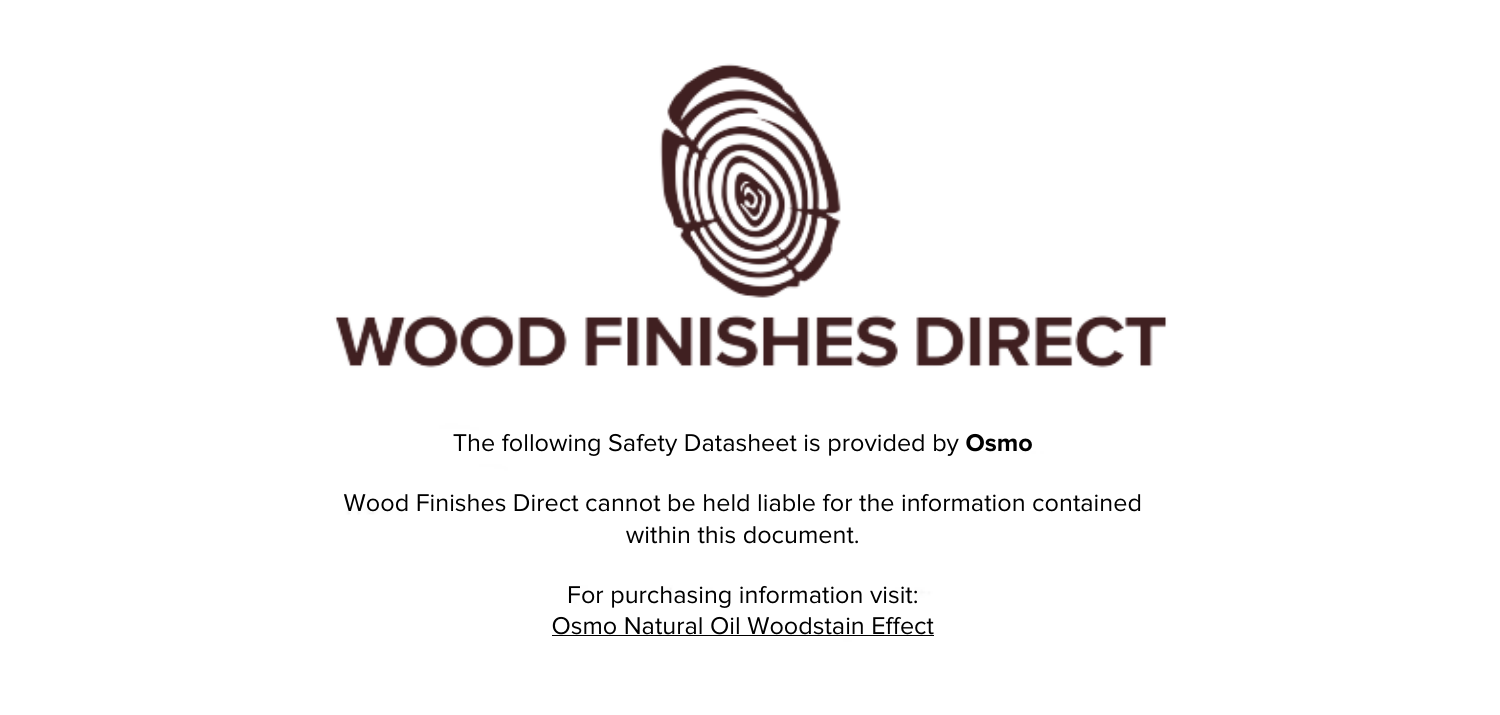*Material Safety Data Sheets according to 1907/2006/EC, Article 31*



Printing date 23.05.2018 Version number 7 Revision: 17.05.2018

| <b>SECTION 1: Identification of the substance/mixture and of the company/undertaking</b> |                                                                                                        |
|------------------------------------------------------------------------------------------|--------------------------------------------------------------------------------------------------------|
| 1.1 Product identifier                                                                   |                                                                                                        |
| Trade name:                                                                              | <b>Osmo Natural Oil Woodstain Effect</b>                                                               |
| Article number:                                                                          | 1140 Agate-Silver, 1142 Graphit-Silver, 1143 Onyx-Silver                                               |
| 1.2 Relevant identified uses of the<br>substance or mixture and uses                     |                                                                                                        |
| advised against                                                                          | No further relevant information available.                                                             |
| Application of the substance / the                                                       |                                                                                                        |
| mixture                                                                                  | Paint                                                                                                  |
|                                                                                          | Coating compound/ Surface coating/ paint                                                               |
| 1.3 Details of the supplier of the safety data sheet                                     |                                                                                                        |
| Manufacturer/Supplier:                                                                   | Osmo Holz und Color GmbH & Co. KG                                                                      |
|                                                                                          | Affhüppen Esch 12                                                                                      |
|                                                                                          | D-48231 Warendorf                                                                                      |
| <b>Further information obtainable</b>                                                    |                                                                                                        |
| from:                                                                                    | Product safety department                                                                              |
|                                                                                          | Phone: +49 (0) 251 / 692 - 188                                                                         |
|                                                                                          | Fax: $+49(0)$ 251 / 692 - 462                                                                          |
|                                                                                          | e-mail: helmut.starp@osmo.de                                                                           |
| 1.4 Emergency telephone                                                                  |                                                                                                        |
| number:                                                                                  | emergency phone no. Berlin $(24h)$ : $+49(0)$ 30 / 30686 790 advisory service in German<br>and English |

#### *SECTION 2: Hazards identification*

#### *2.1 Classification of the substance or mixture Classification according to Regulation (EC) No 1272/2008* Flam. Liq. 3 H226 Flammable liquid and vapour. Aquatic Chronic 3 H412 Harmful to aquatic life with long lasting effects. \_ \_ \_ \_ \_ \_ \_ \_ \_ \_ \_ \_ <u>\_\_\_\_\_\_\_\_\_\_\_\_\_\_</u> *2.2 Label elements Labelling according to Regulation (EC) No 1272/2008* The product is classified and labelled according to the CLP regulation. *Hazard pictograms* GH<sub>S02</sub> *Signal word* Warning *Hazard statements* H226 Flammable liquid and vapour. H412 Harmful to aquatic life with long lasting effects. *Precautionary statements* P101 If medical advice is needed, have product container or label at hand. P102 Keep out of reach of children. P210 Keep away from heat. - No smoking. P262 Do not get in eyes, on skin, or on clothing.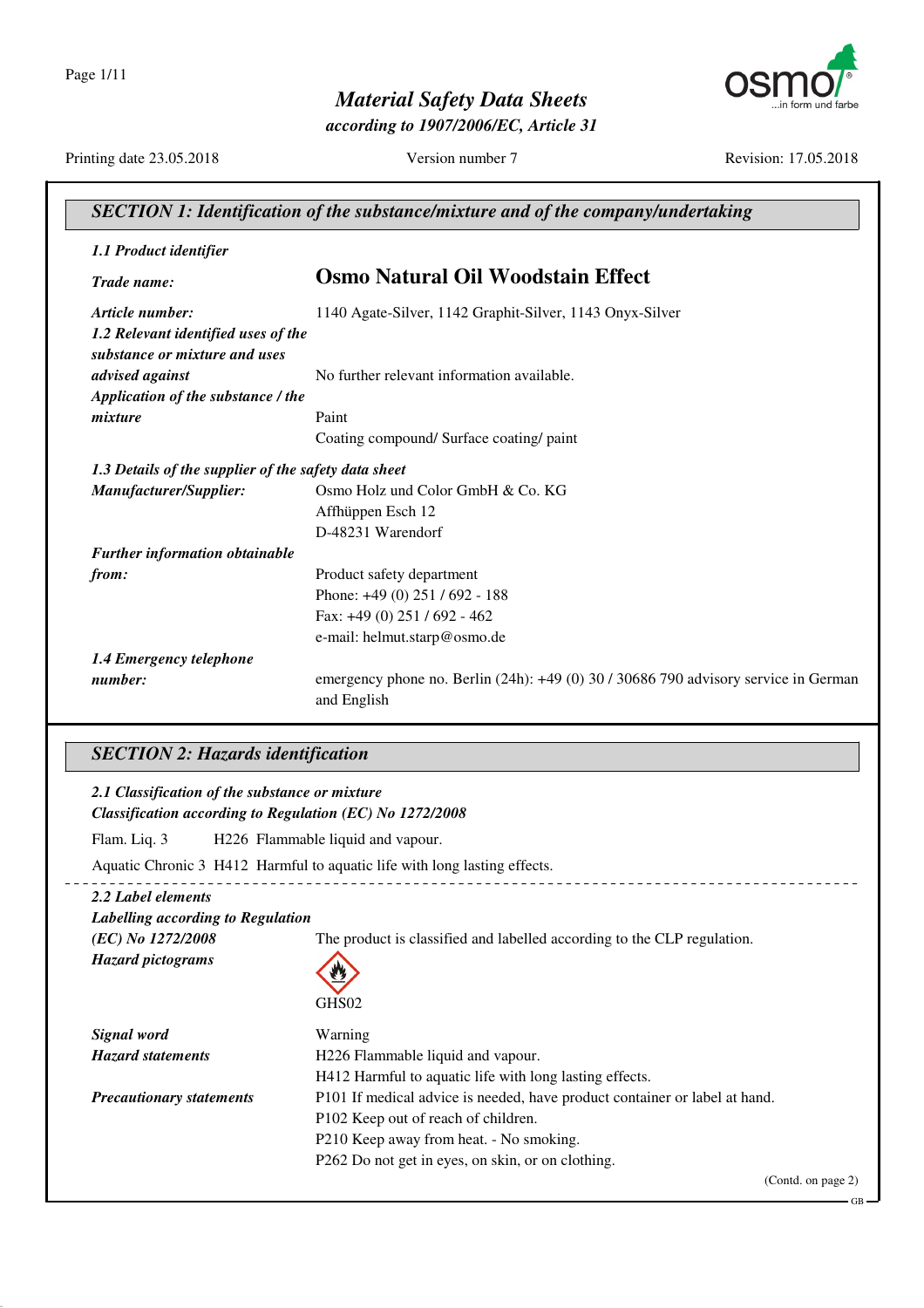

*according to 1907/2006/EC, Article 31*

Printing date 23.05.2018 Version number 7 Revision: 17.05.2018

#### *Trade name:* **Osmo Natural Oil Woodstain Effect** (Contd. of page 1) P273 Avoid release to the environment. P501 Dispose of contents/container in accordance with national regulations. *Additional information:* Observe the general safety regulations when handling chemicals. Always wear a dust mask when sanding. Contains propiconazole. May produce an allergic reaction. *2.3 Other hazards* Warning: Wash out any used cloth impregnated with this product immediately after use or store in an airtight container (danger of self-ignition) *Results of PBT and vPvB assessment PBT:* Not applicable. *vPvB:* Not applicable. *SECTION 3: Composition/information on ingredients 3.2 Mixtures* **Description:** Mixture of substances listed below with nonhazardous additions. *Dangerous components:* EC number: 918-481-9 Index number: 649-327-00-6 Reg.nr.: 01-2119457273-39 aliphatic hydrocarbons, C10-C13  $\bigotimes$  Asp. Tox. 1, H304  $25 - 50%$ CAS: 34590-94-8 EINECS: 252-104-2 Reg.nr.: 01-2119450011-60 Dipropylene glycol monomethyl ether substance with a Community workplace exposure limit  $10 - 25%$ CAS: 67-63-0 EINECS: 200-661-7 Index number: 603-117-00-0 Reg.nr.: 01-2119457558-25 propan-2-ol **Example 2, H225; CD** Eye Irrit. 2, H319; STOT SE 3, H336  $1 - 2.5\%$ CAS: 7429-90-5 EINECS: 231-072-3 Index number: 013-002-00-1 Reg.nr.: 01-2119529243-45 aluminium powder (stabilised)  $\bigotimes$  Flam. Sol. 1, H228 1-≤2.5% CAS: 60207-90-1 propiconazole  $lt1\%$

*Additional information:* For the wording of the listed hazard phrases refer to section 16.

Index number: 613-205-00-0

EINECS: 262-104-4

#### *SECTION 4: First aid measures*

Skin Sens. 1, H317

#### *4.1 Description of first aid measures*

*General information:* Immediately remove any clothing soiled by the product. Take affected persons out into the fresh air.

Aquatic Acute 1, H400; Aquatic Chronic 1, H410;  $\langle \cdot \rangle$  Acute Tox. 4, H302;

(Contd. on page 3)

GB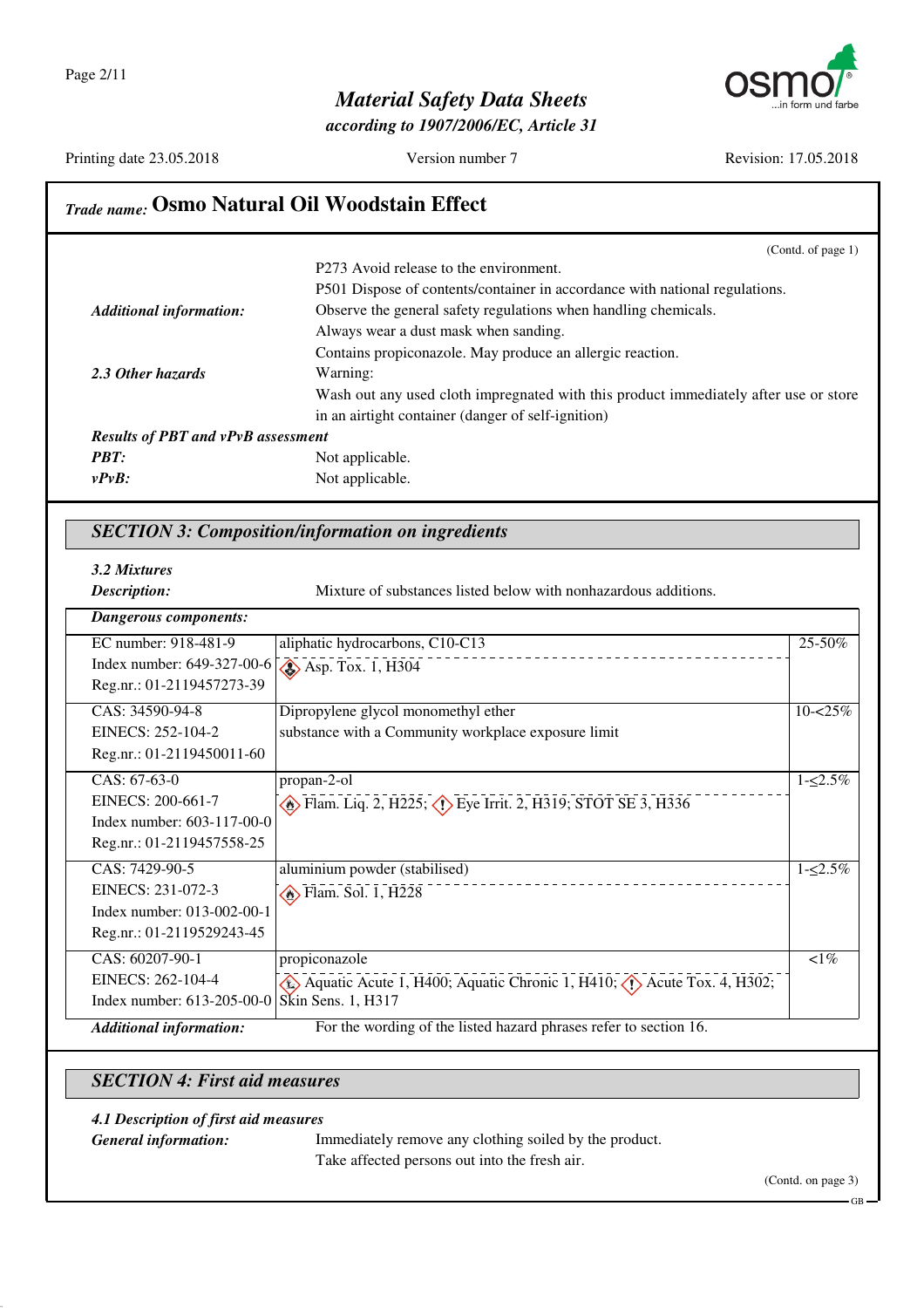

*according to 1907/2006/EC, Article 31*

Printing date 23.05.2018 Version number 7 Revision: 17.05.2018

## *Trade name:* **Osmo Natural Oil Woodstain Effect**

| After inhalation:               | (Contd. of page 2)<br>Supply fresh air. If required, provide artificial respiration. Keep patient warm. Consult |
|---------------------------------|-----------------------------------------------------------------------------------------------------------------|
|                                 | doctor if symptoms persist.                                                                                     |
|                                 | In case of unconsciousness place patient stably in side position for transportation.                            |
| After skin contact:             | Immediately wash with water and soap and rinse thoroughly.                                                      |
|                                 | If skin irritation continues, consult a doctor.                                                                 |
| After eye contact:              | Rinse opened eye for several minutes under running water. Then consult a doctor.                                |
| After swallowing:               | Induce vomiting only, if affected person is fully conscious.                                                    |
|                                 | If swallowed, seek medical advice immediately and show this container or label.                                 |
| 4.2 Most important symptoms and |                                                                                                                 |
| effects, both acute and delayed | Headache                                                                                                        |
|                                 | <b>Dizziness</b>                                                                                                |
| 4.3 Indication of any immediate |                                                                                                                 |
| medical attention and special   |                                                                                                                 |
| <i>treatment needed</i>         | No further relevant information available.                                                                      |

## *SECTION 5: Firefighting measures*

| 5.1 Extinguishing media          |                                                                                         |
|----------------------------------|-----------------------------------------------------------------------------------------|
| Suitable extinguishing agents:   | CO2, powder or water spray. Fight larger fires with water spray or alcohol resistant    |
|                                  | foam.                                                                                   |
| For safety reasons unsuitable    |                                                                                         |
| extinguishing agents:            | Water with full jet                                                                     |
| 5.2 Special hazards arising from |                                                                                         |
| <i>the substance or mixture</i>  | Formation of toxic gases is possible during heating or in case of fire.                 |
| 5.3 Advice for firefighters      |                                                                                         |
| <b>Protective equipment:</b>     | Mouth respiratory protective device.                                                    |
| <b>Additional information</b>    | Cool endangered receptacles with water spray.                                           |
|                                  | Dispose of fire debris and contaminated fire fighting water in accordance with official |
|                                  | regulations.                                                                            |

#### *SECTION 6: Accidental release measures*

| 6.1 Personal precautions,<br>protective equipment and |                                                                                         |
|-------------------------------------------------------|-----------------------------------------------------------------------------------------|
| emergency procedures                                  | Ensure adequate ventilation                                                             |
|                                                       | Keep away from ignition sources.                                                        |
| <b>6.2 Environmental precautions:</b>                 | Inform respective authorities in case of seepage into water course or sewage system.    |
|                                                       | Do not allow to enter sewers/ surface or ground water.                                  |
| 6.3 Methods and material for                          |                                                                                         |
| containment and cleaning up:                          | Warm water and cleansing agent                                                          |
|                                                       | Absorb with liquid-binding material (sand, diatomite, acid binders, universal binders). |
|                                                       | Ensure adequate ventilation.                                                            |
|                                                       | (Contd. on page $4$ )                                                                   |

GB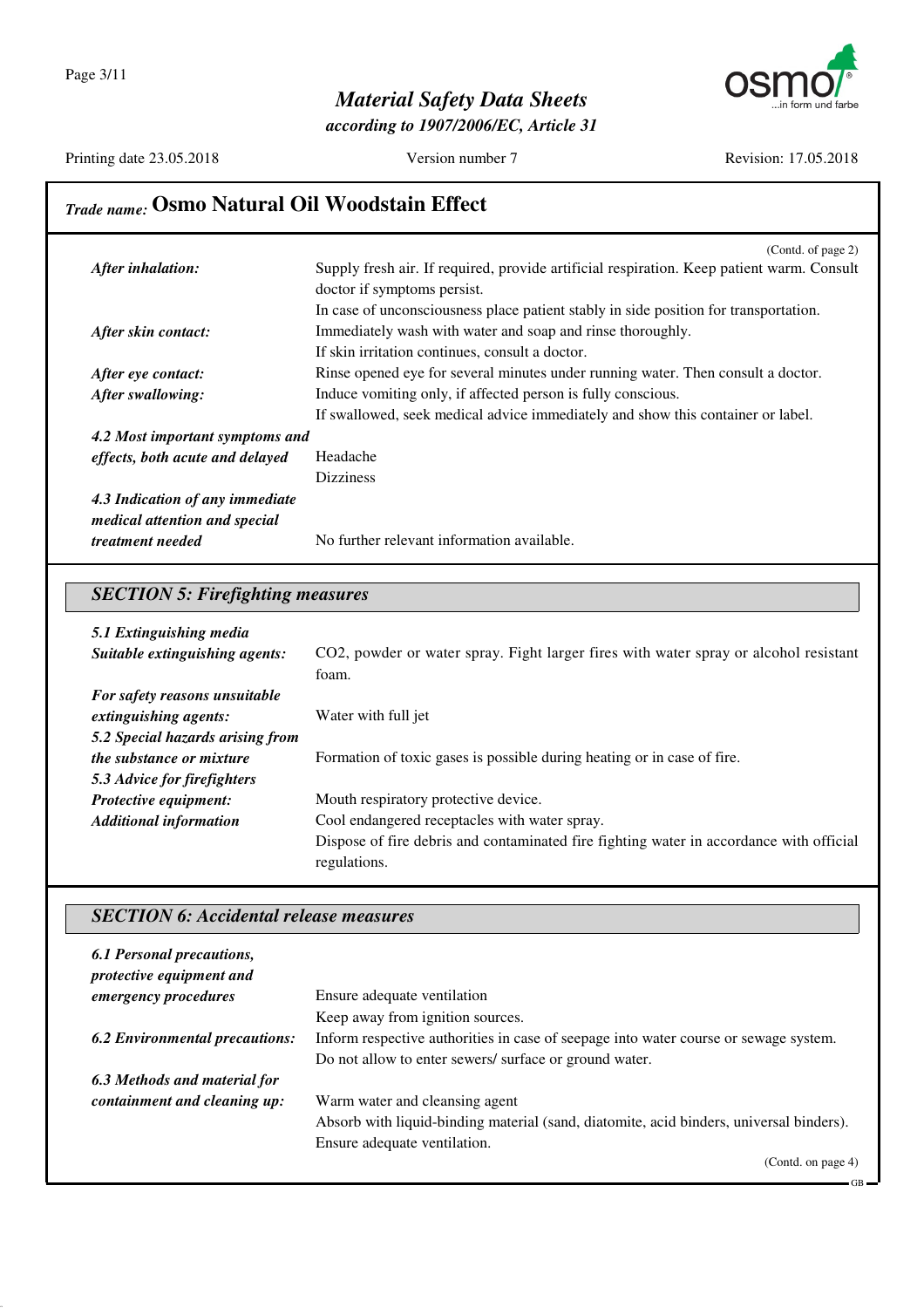

*according to 1907/2006/EC, Article 31*

Printing date 23.05.2018 Version number 7 Revision: 17.05.2018

GB

|                                                                                           | (Contd. of page 3)                                                      |
|-------------------------------------------------------------------------------------------|-------------------------------------------------------------------------|
| <b>6.4 Reference to other sections</b>                                                    | See Section 13 for disposal information.                                |
| <b>SECTION 7: Handling and storage</b>                                                    |                                                                         |
| 7.1 Precautions for safe handling Keep receptacles tightly sealed.                        |                                                                         |
|                                                                                           | Use only in well ventilated areas.                                      |
|                                                                                           | Keep away from heat and direct sunlight.                                |
|                                                                                           | Prevent formation of aerosols.                                          |
| <b>Information about fire - and</b>                                                       |                                                                         |
| explosion protection:                                                                     | Keep ignition sources away - Do not smoke.                              |
| 7.2 Conditions for safe storage, including any incompatibilities                          |                                                                         |
| Storage:                                                                                  |                                                                         |
| Requirements to be met by                                                                 |                                                                         |
| storerooms and receptacles:                                                               | Store only in the original receptacle.                                  |
|                                                                                           | Store in a cool location.                                               |
| Information about storage in one                                                          |                                                                         |
| common storage facility:                                                                  | Do not store together with alkalis (caustic solutions).                 |
|                                                                                           | Do not store together with oxidising and acidic materials.              |
| <b>Further information about</b><br>storage conditions:                                   | Store receptacle in a well ventilated area.                             |
|                                                                                           | Protect from frost.                                                     |
|                                                                                           | Keep container tightly sealed.                                          |
|                                                                                           | Store in cool, dry conditions in well sealed receptacles.               |
| Storage class:                                                                            | 3                                                                       |
| 7.3 Specific end $use(s)$                                                                 | No further relevant information available.                              |
|                                                                                           |                                                                         |
| <b>SECTION 8: Exposure controls/personal protection</b>                                   |                                                                         |
|                                                                                           |                                                                         |
| <b>Additional information about</b>                                                       |                                                                         |
| design of technical facilities:                                                           | No further data; see item 7.                                            |
|                                                                                           |                                                                         |
| 8.1 Control parameters                                                                    | Ingredients with limit values that require monitoring at the workplace: |
| aliphatic hydrocarbons, C10-C13                                                           |                                                                         |
| TWA $(8 \text{ H})$ Long-term value: $1,000 \text{ mg/m}^3$ , 150 ppm ppm                 |                                                                         |
| Source: UK SIA                                                                            |                                                                         |
| 34590-94-8 Dipropylene glycol monomethyl ether                                            |                                                                         |
| Long-term value: 308 mg/m <sup>3</sup> , 50 ppm<br><b>WEL</b>                             |                                                                         |
| <b>Sk</b>                                                                                 |                                                                         |
| $67-63-0$ propan-2-ol<br><b>WEL</b><br>Short-term value: 1250 mg/m <sup>3</sup> , 500 ppm |                                                                         |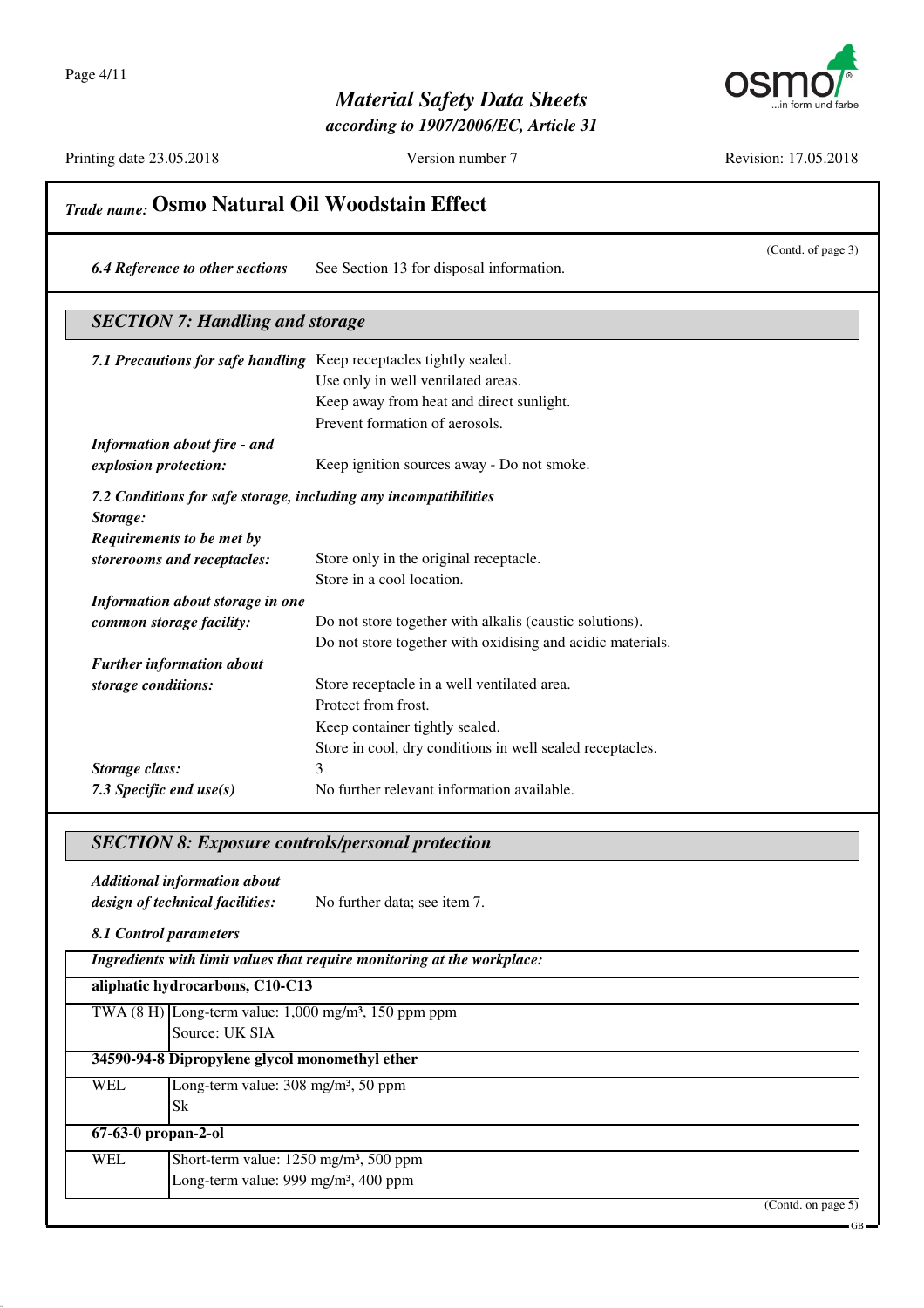

*according to 1907/2006/EC, Article 31*

Printing date 23.05.2018 Version number 7 Revision: 17.05.2018

GB

## *Trade name:* **Osmo Natural Oil Woodstain Effect**

|                                  | (Contd. of page 4)                                                                                                              |
|----------------------------------|---------------------------------------------------------------------------------------------------------------------------------|
| <b>Additional information:</b>   | The lists valid during the making were used as basis.                                                                           |
| 8.2 Exposure controls            |                                                                                                                                 |
| Personal protective equipment:   |                                                                                                                                 |
| General protective and hygienic  |                                                                                                                                 |
| measures:                        | Do not eat, drink, smoke or sniff while working.                                                                                |
|                                  | Do not carry product impregnated cleaning cloths in trouser pockets.                                                            |
|                                  | Immediately remove all soiled and contaminated clothing                                                                         |
|                                  | Keep away from foodstuffs, beverages and feed.                                                                                  |
|                                  | Avoid contact with the eyes and skin.                                                                                           |
|                                  | Do not inhale gases / fumes / aerosols.                                                                                         |
| <b>Respiratory protection:</b>   | Use suitable respiratory protective device only when aerosol or mist is formed.                                                 |
|                                  | Not necessary if room is well-ventilated.                                                                                       |
|                                  | Short term filter device:                                                                                                       |
|                                  | Gas filter EN 14387 Type A (organic gas / vapor (boiling point > $65 °C$ )).                                                    |
| <b>Protection of hands:</b>      | The glove material has to be impermeable and resistant to the product/ the substance/                                           |
|                                  | the preparation.                                                                                                                |
|                                  | Selection of the glove material on consideration of the penetration times, rates of                                             |
|                                  | diffusion and the degradation                                                                                                   |
| <b>Material of gloves</b>        | Nitrile rubber, NBR                                                                                                             |
|                                  | <b>Penetration time of glove material</b> The exact break trough time has to be found out by the manufacturer of the protective |
|                                  | gloves and has to be observed.                                                                                                  |
| For the permanent contact gloves |                                                                                                                                 |
| made of the following materials  |                                                                                                                                 |
| are suitable:                    | Nitrile rubber, NBR                                                                                                             |
|                                  | Recommended thickness of the material: $\geq 0.4$ mm                                                                            |
| As protection from splashes      |                                                                                                                                 |
| gloves made of the following     |                                                                                                                                 |
| materials are suitable:          | Nitrile rubber, NBR                                                                                                             |
| Eye protection:                  | Goggles recommended during refilling                                                                                            |
| <b>Body protection:</b>          | Protective work clothing                                                                                                        |

### *SECTION 9: Physical and chemical properties*

| 9.1 Information on basic physical and chemical properties |                                    |                       |
|-----------------------------------------------------------|------------------------------------|-----------------------|
| <b>General Information</b>                                |                                    |                       |
| <i>Appearance:</i>                                        |                                    |                       |
| Form:                                                     | Fluid                              |                       |
| Colour:                                                   | According to product specification |                       |
| Odour:                                                    | Mild                               |                       |
| Change in condition                                       |                                    |                       |
| Melting point/freezing point:                             | Undetermined.                      |                       |
|                                                           |                                    | (Contd. on page $6$ ) |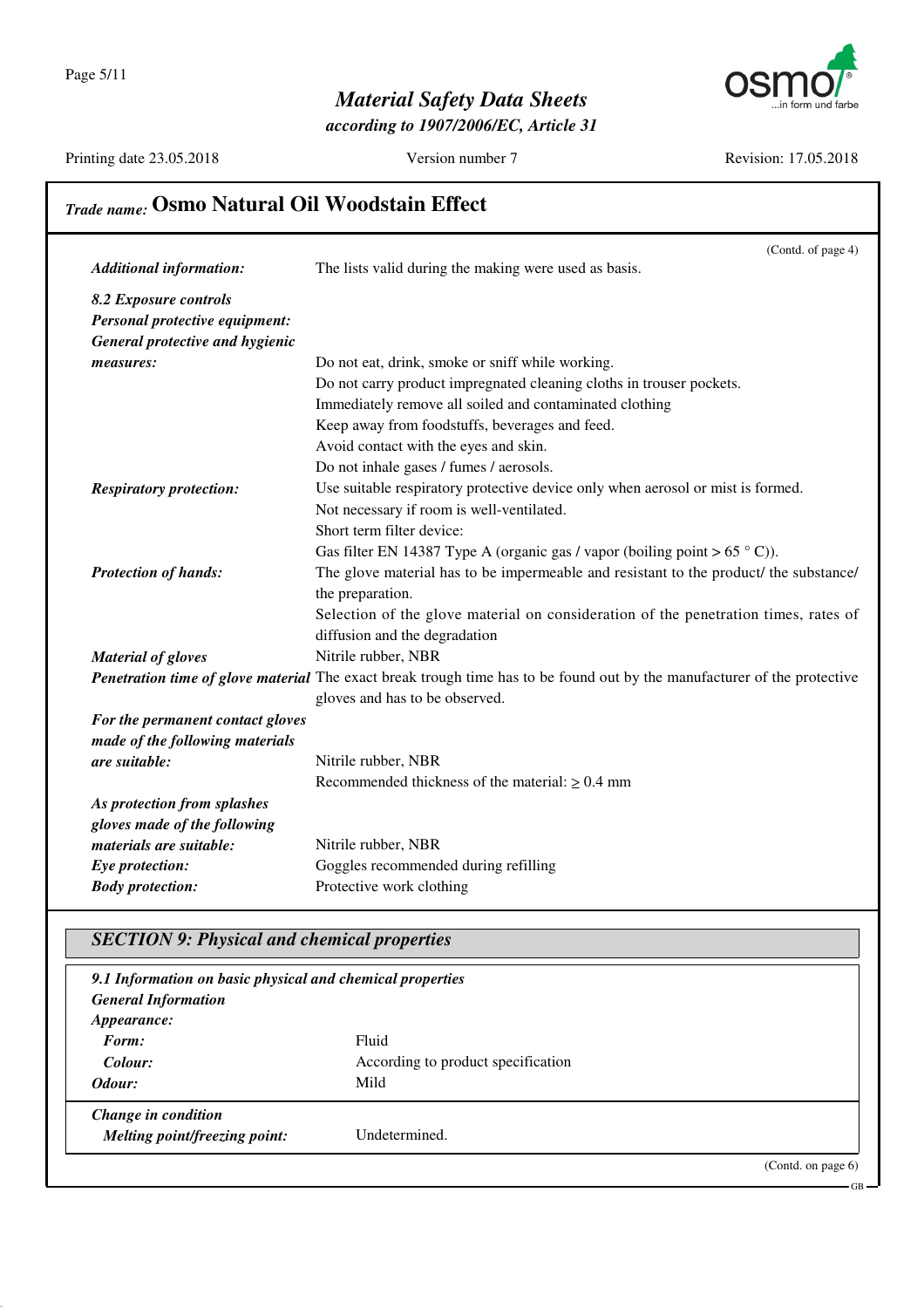

*according to 1907/2006/EC, Article 31*

Printing date 23.05.2018 Version number 7 Revision: 17.05.2018

## *Trade name:* **Osmo Natural Oil Woodstain Effect** (Contd. of page 5) *Initial boiling point and boiling range:* > 180 °C *Flash point:* 43-59 °C (DIN 53213) *Ignition temperature:* 240 °C *Auto-ignition temperature:* Product is not selfigniting. **Explosive properties:** Product does not present an explosion hazard. *Explosion limits: Lower:* 0.6 Vol % *Upper:* 7.0 Vol % *Density at 20 °C:* 0.97-0.99 g/cm<sup>3</sup> (DIN 51757) *Solubility in / Miscibility with water:* Not miscible or difficult to mix. *Viscosity: Dynamic:* Not determined. *Kinematic at 20 °C:* 43-60 s (DIN 53211/4)  $>21$  mm<sup>2</sup>/s (40 $^{\circ}$ C) *Solvent content: VOC* (*EC*)  $\leq$  500 g/l (VOC-max. Cat A/i (2010) = 500 g/l) **9.2 Other information** No further relevant information available.

#### *SECTION 10: Stability and reactivity*

| 10.1 Reactivity<br>10.2 Chemical stability<br><b>Thermal decomposition /</b> | No further relevant information available.                                                                                                 |
|------------------------------------------------------------------------------|--------------------------------------------------------------------------------------------------------------------------------------------|
| conditions to be avoided:                                                    | No decomposition if used and stored according to specifications.                                                                           |
| 10.3 Possibility of hazardous                                                |                                                                                                                                            |
| reactions                                                                    | Reacts with fabric soaked in the product (e.g. cleaning wool).                                                                             |
|                                                                              | Reacts with acids, alkalis and oxidising agents.                                                                                           |
| 10.4 Conditions to avoid                                                     | No further relevant information available.                                                                                                 |
| 10.5 Incompatible materials:                                                 | No further relevant information available.                                                                                                 |
| 10.6 Hazardous decomposition                                                 |                                                                                                                                            |
| <i>products:</i>                                                             | Carbon monoxide and carbon dioxide                                                                                                         |
|                                                                              | Nitrogen oxides (NO <sub>x</sub> )                                                                                                         |
| <b>Additional information:</b>                                               | Warning:                                                                                                                                   |
|                                                                              | Wash out any used cloth impregnated with this product immediately after use or store<br>in an airtight container (danger of self-ignition) |
|                                                                              | (Contd. on page 7)                                                                                                                         |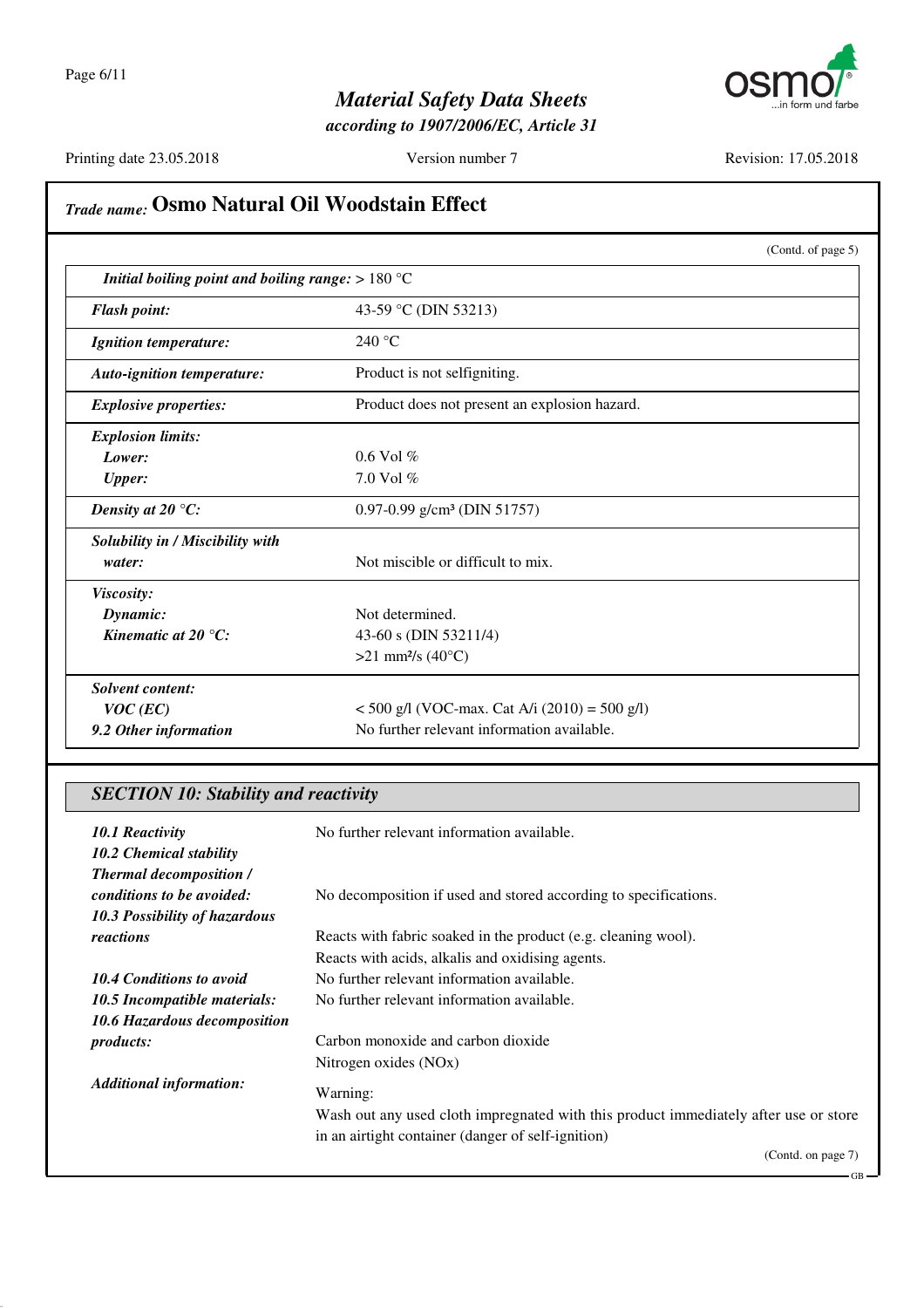

*according to 1907/2006/EC, Article 31*

Printing date 23.05.2018 Version number 7 Revision: 17.05.2018

### *Trade name:* **Osmo Natural Oil Woodstain Effect**

(Contd. of page 6)

#### *SECTION 11: Toxicological information 11.1 Information on toxicological effects Acute toxicity* Based on available data, the classification criteria are not met. *LD/LC50 values relevant for classification:* **aliphatic hydrocarbons, C10-C13** Oral LD50 > 5000 mg/kg (rat) (OECD 401) Dermal LD50 > 5000 mg/kg (rat) (OECD 402) Inhalative  $|LC50/4h|$  21 mg/l (rat) (OECD 403) **34590-94-8 Dipropylene glycol monomethyl ether** Oral LD50 > 5000 mg/kg (rat) Dermal  $|LD50$   $| > 2000$  mg/kg (rat) 13000 - 14000 mg/kg (rabbit) Inhalative  $LC50/4h$  500 mg/l (rat) LC50 / 72h  $\vert$  0.76 mg/l (selenastrum capricornutum) **67-63-0 propan-2-ol** Oral | LD50 | 5045 mg/kg (rat) Dermal | LD50 | 12800 mg/kg (rabbit) Inhalative  $LC50/4h$  30 mg/l (rat) **60207-90-1 propiconazole** Oral LD50 1517 mg/kg (rat) (OECD- Prüfrichtlinie 401) Dermal  $|LD50$   $| > 4000$  mg/kg (rat) Inhalative  $|LC50/4h|$  5.8 mg/l (rat) (403 Acute Ihalation Toxicity) *Primary irritant effect:* **Skin corrosion/irritation** At long or repeated contact with skin it may cause dermatitis due to the degreasing effect of the solvent. *Serious eye damage/irritation* Based on available data, the classification criteria are not met. *Respiratory or skin sensitisation* Based on available data, the classification criteria are not met. **Sensitisation Contains propiconazole.** May produce an allergic reaction. *CMR effects (carcinogenity, mutagenicity and toxicity for reproduction) Germ cell mutagenicity* Based on available data, the classification criteria are not met. **Carcinogenicity** Based on available data, the classification criteria are not met. *Reproductive toxicity* Based on available data, the classification criteria are not met. **STOT-single exposure** Based on available data, the classification criteria are not met. **STOT-repeated exposure** Based on available data, the classification criteria are not met. *Aspiration hazard* Based on available data, the classification criteria are not met. (Contd. on page 8)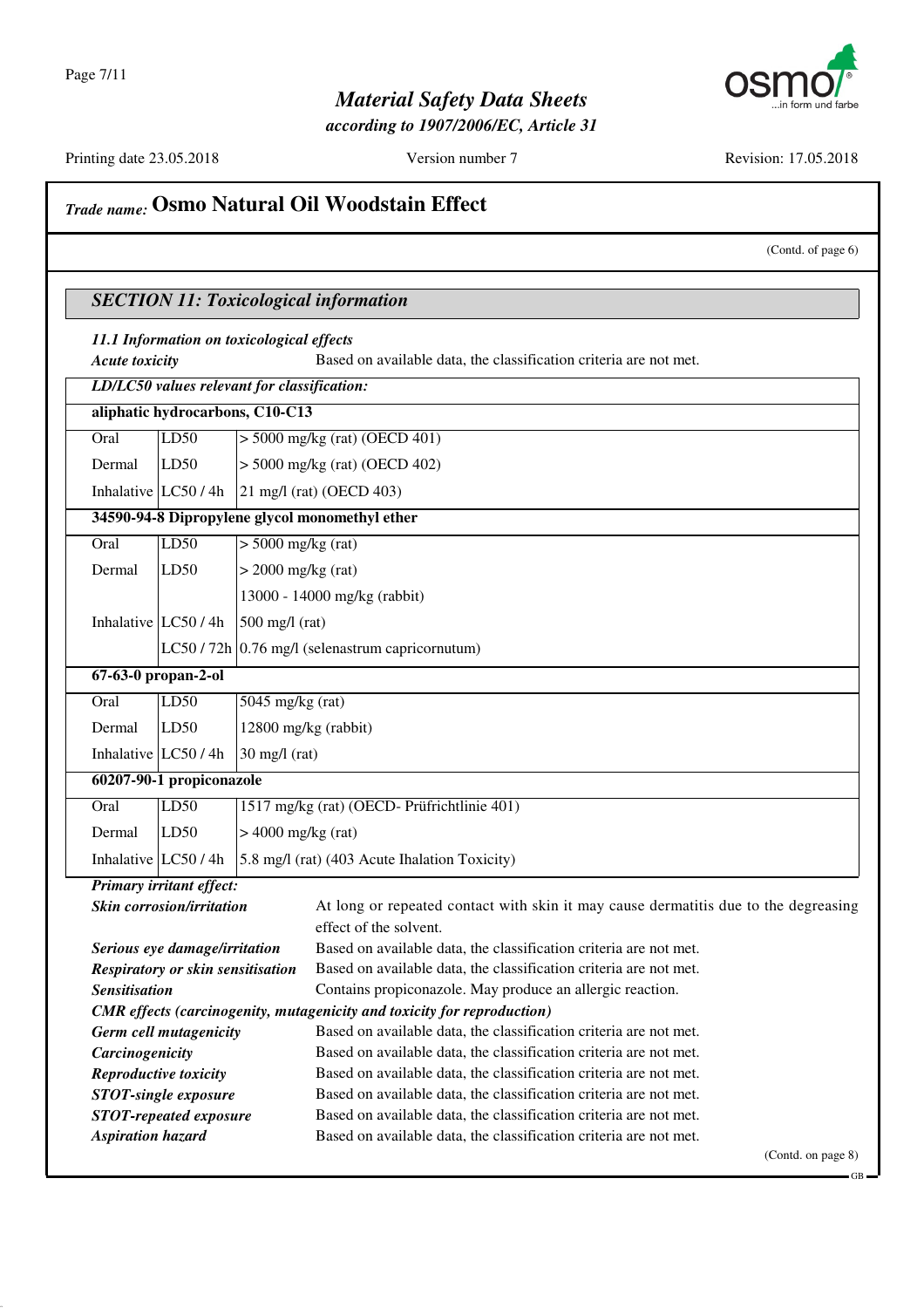

*according to 1907/2006/EC, Article 31*

Printing date 23.05.2018 Version number 7 Revision: 17.05.2018

## *Trade name:* **Osmo Natural Oil Woodstain Effect**

(Contd. of page 7)

#### *SECTION 12: Ecological information*

| <b>Aquatic toxicity:</b>                                                      |                                                                          |                                                                                 |  |
|-------------------------------------------------------------------------------|--------------------------------------------------------------------------|---------------------------------------------------------------------------------|--|
| 34590-94-8 Dipropylene glycol monomethyl ether                                |                                                                          |                                                                                 |  |
|                                                                               | $EC50/48h$ (Static) 1919 mg/l (daphnia)                                  |                                                                                 |  |
| LC50 / 96h                                                                    | 5.3 mg/l (Oncorhynchus mykiss (Regenbogenforelle))                       |                                                                                 |  |
| LC50/48h                                                                      | 10.2 mg/l (Oncorhynchus mykiss (Regenbogenforelle))                      |                                                                                 |  |
| 60207-90-1 propiconazole                                                      |                                                                          |                                                                                 |  |
| EC50/48h                                                                      |                                                                          | 10.2 mg/l (daphnia) (202 Daphnia sp. acute Immobilization)                      |  |
| EC50/72h                                                                      |                                                                          | 9 mg/l (algae) (201 Alga Growth, Inhibition Test (Biomasse))                    |  |
| LC50 / 96h                                                                    |                                                                          | 4.3 mg/l (fish) (203 Fish Acute Toxicity)                                       |  |
| LC50/48h                                                                      | $10.2$ mg/l (fish)                                                       |                                                                                 |  |
| 12.2 Persistence and degradability No further relevant information available. |                                                                          |                                                                                 |  |
| 12.3 Bioaccumulative potential                                                |                                                                          | No further relevant information available.                                      |  |
|                                                                               | No further relevant information available.<br>12.4 Mobility in soil      |                                                                                 |  |
| <b>Ecotoxical effects:</b>                                                    |                                                                          |                                                                                 |  |
| Remark:                                                                       |                                                                          | Harmful to fish                                                                 |  |
| Additional ecological information:                                            |                                                                          |                                                                                 |  |
| <b>General notes:</b>                                                         |                                                                          | Water hazard class 2 (German Regulation) (Self-assessment): hazardous for water |  |
|                                                                               |                                                                          | Danger to drinking water if even small quantities leak into the ground.         |  |
| 12.5 Results of PBT and vPvB assessment                                       |                                                                          |                                                                                 |  |
| <b>PRT:</b>                                                                   |                                                                          | Not applicable.                                                                 |  |
| $v P v B$ :                                                                   |                                                                          | Not applicable.                                                                 |  |
|                                                                               | No further relevant information available.<br>12.6 Other adverse effects |                                                                                 |  |
|                                                                               |                                                                          |                                                                                 |  |

#### *SECTION 13: Disposal considerations*

*13.1 Waste treatment methods* **Recommendation** Must not be disposed together with household garbage. Do not allow product to reach sewage system.

| European waste catalogue |                                                                                                       |  |
|--------------------------|-------------------------------------------------------------------------------------------------------|--|
|                          | $\overline{080111}$ waste paint and varnish containing organic solvents or other dangerous substances |  |
|                          | 15 01 10*   packaging containing residues of or contaminated by dangerous substances                  |  |
|                          | <b>Uncleaned packaging:</b>                                                                           |  |

*Recommendation:* Disposal must be made according to official regulations.

(Contd. on page 9)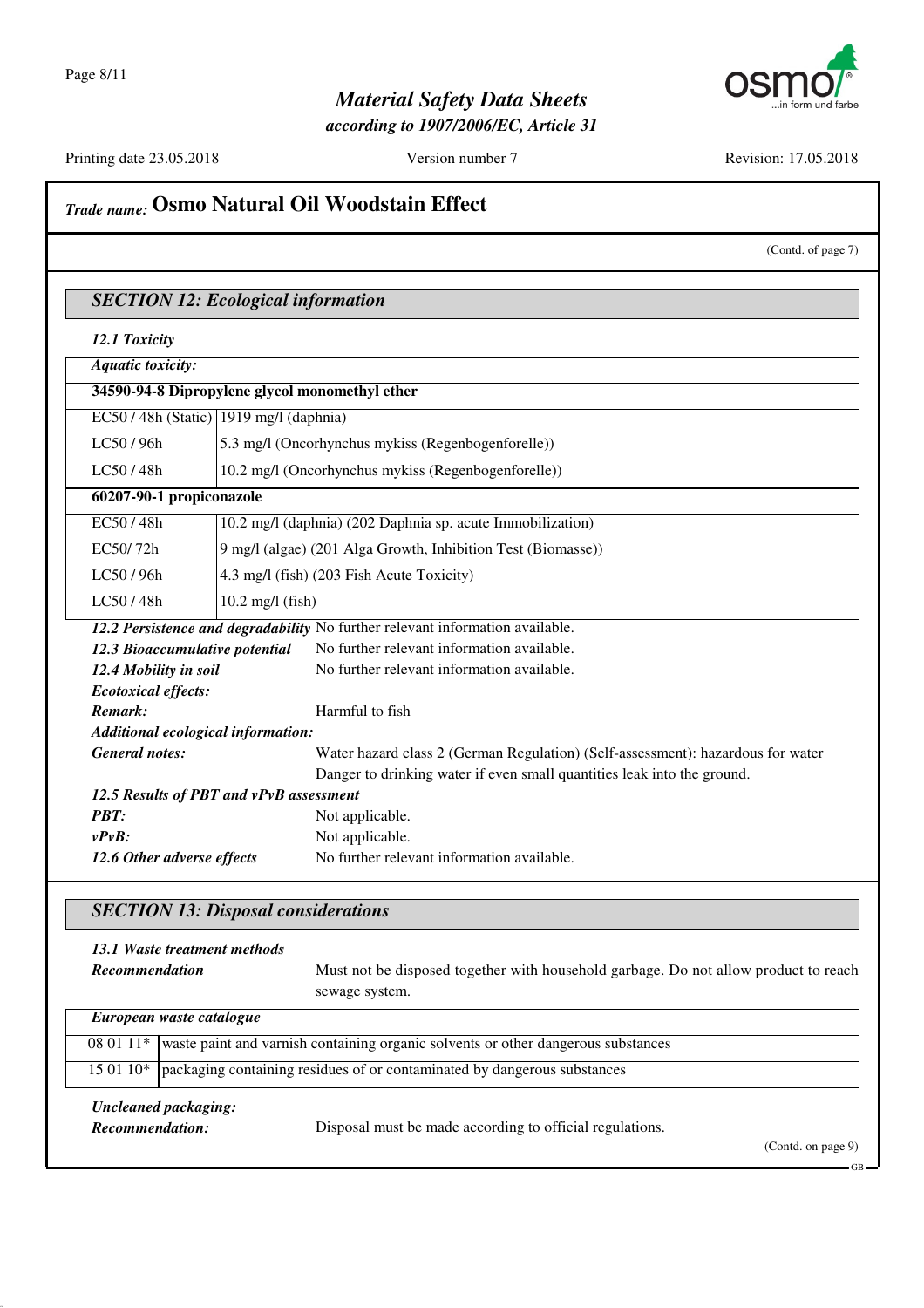

*according to 1907/2006/EC, Article 31*

Printing date 23.05.2018 Version number 7 Revision: 17.05.2018

*Trade name:* **Osmo Natural Oil Woodstain Effect**

| Recommended cleansing agents: Solvent naphtha          | (Contd. of page 8)                                |
|--------------------------------------------------------|---------------------------------------------------|
| <b>SECTION 14: Transport information</b>               |                                                   |
| 14.1 UN-Number                                         |                                                   |
| ADR, IMDG, IATA                                        | <b>UN1263</b>                                     |
| 14.2 UN proper shipping name                           |                                                   |
| <b>ADR</b>                                             | 1263 PAINT                                        |
| <b>IMDG, IATA</b>                                      | <b>PAINT</b>                                      |
| 14.3 Transport hazard class(es)                        |                                                   |
| <b>ADR</b>                                             |                                                   |
| <b>Class</b>                                           | 3 (F1) Flammable liquids.                         |
| Label                                                  | 3                                                 |
| <b>IMDG, IATA</b>                                      |                                                   |
| <b>Class</b>                                           | 3 Flammable liquids.                              |
| Label                                                  | 3                                                 |
| 14.4 Packing group                                     |                                                   |
| ADR, IMDG, IATA                                        | $\mathop{\rm III}$                                |
| 14.5 Environmental hazards:                            |                                                   |
| <b>Marine pollutant:</b>                               | N <sub>0</sub>                                    |
| 14.6 Special precautions for user                      | Warning: Flammable liquids.                       |
| Danger code (Kemler):                                  | 30                                                |
| <b>EMS Number:</b>                                     | $F-E,S-E$                                         |
| <b>Stowage Category</b>                                | A                                                 |
| 14.7 Transport in bulk according to Annex II of Marpol |                                                   |
| and the IBC Code                                       | Not applicable.                                   |
| Transport/Additional information:                      | _____________________                             |
| <b>ADR</b>                                             |                                                   |
| Limited quantities (LQ)                                | 5L                                                |
| $Expected$ quantities $(EQ)$                           | Code: E1                                          |
|                                                        | Maximum net quantity per inner packaging: 30 ml   |
|                                                        | Maximum net quantity per outer packaging: 1000 ml |
| <b>Transport category</b>                              | 3                                                 |
| <b>Tunnel restriction code</b>                         | D/E                                               |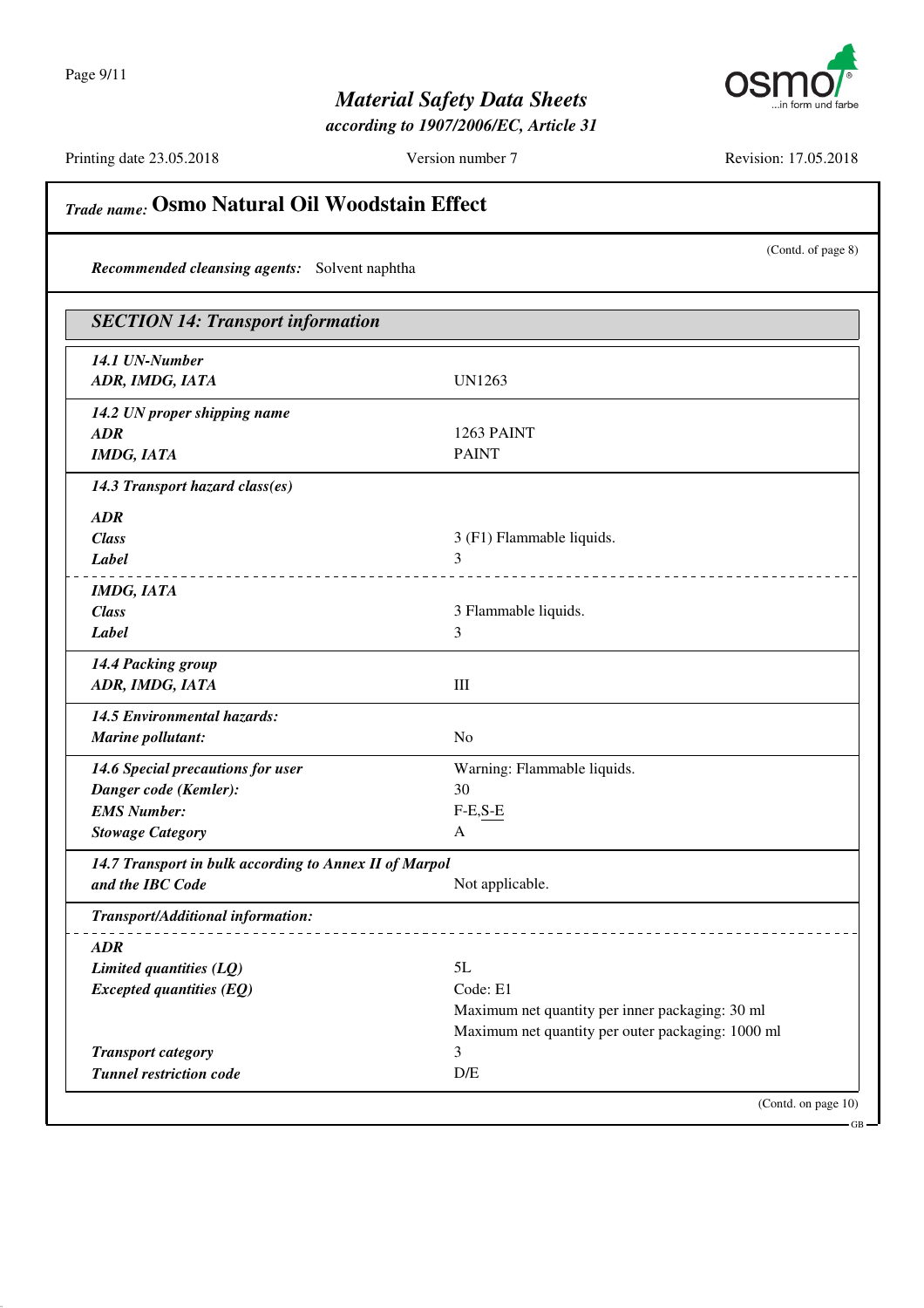

*according to 1907/2006/EC, Article 31*

Printing date 23.05.2018 Version number 7 Revision: 17.05.2018

(Contd. of page 9)

## *Trade name:* **Osmo Natural Oil Woodstain Effect**

*IMDG Limited quantities (LQ)* 5L *Excepted quantities (EQ)* Code: E1

Maximum net quantity per inner packaging: 30 ml Maximum net quantity per outer packaging: 1000 ml

*UN "Model Regulation":* UN1263, PAINT, 3, III

#### *SECTION 15: Regulatory information*

*15.1 Safety, health and environmental regulations/legislation specific for the substance or mixture*

| Directive 2012/18/EU                                 |                                                                                         |            |
|------------------------------------------------------|-----------------------------------------------------------------------------------------|------------|
| Qualifying quantity (tonnes) for                     |                                                                                         |            |
| the application of lower-tier                        |                                                                                         |            |
| requirements                                         | 5.000 t                                                                                 |            |
| Qualifying quantity (tonnes) for                     |                                                                                         |            |
| the application of upper-tier                        |                                                                                         |            |
| requirements                                         | 50.000 t                                                                                |            |
| <b>National regulations:</b>                         |                                                                                         |            |
| Marking in accordance with biocide guideline 98/8/EG |                                                                                         |            |
| $60207-90-1$ propiconazole                           |                                                                                         | $8.6$ g/kg |
| $VOC$ (EC)                                           | < 400 g/l (VOC-max. Cat A/e $(2010) = 400$ g/l)                                         |            |
|                                                      | 15.2 Chemical safety assessment: A Chemical Safety Assessment has not been carried out. |            |

# *SECTION 16: Other information*

This information is based on our present knowledge. However, this shall not constitute a guarantee for any specific product features and shall not establish a legally valid contractual relationship.

| <b>Relevant phrases</b>        | H225 Highly flammable liquid and vapour.                                                                                                                              |
|--------------------------------|-----------------------------------------------------------------------------------------------------------------------------------------------------------------------|
|                                | H <sub>228</sub> Flammable solid.                                                                                                                                     |
|                                | H <sub>302</sub> Harmful if swallowed.                                                                                                                                |
|                                | H304 May be fatal if swallowed and enters airways.                                                                                                                    |
|                                | H317 May cause an allergic skin reaction.                                                                                                                             |
|                                | H319 Causes serious eye irritation.                                                                                                                                   |
|                                | H336 May cause drowsiness or dizziness.                                                                                                                               |
|                                | H400 Very toxic to aquatic life.                                                                                                                                      |
|                                | H410 Very toxic to aquatic life with long lasting effects.                                                                                                            |
| <b>Department issuing SDS:</b> | product safety department                                                                                                                                             |
| Contact:                       | Hr. Dr. Starp                                                                                                                                                         |
| Abbreviations and acronyms:    | ADR: Accord européen sur le transport des marchandises dangereuses par Route (European Agreement<br>concerning the International Carriage of Dangerous Goods by Road) |
|                                | (Contd. on page $11$ )                                                                                                                                                |

(Contd. on page 11)